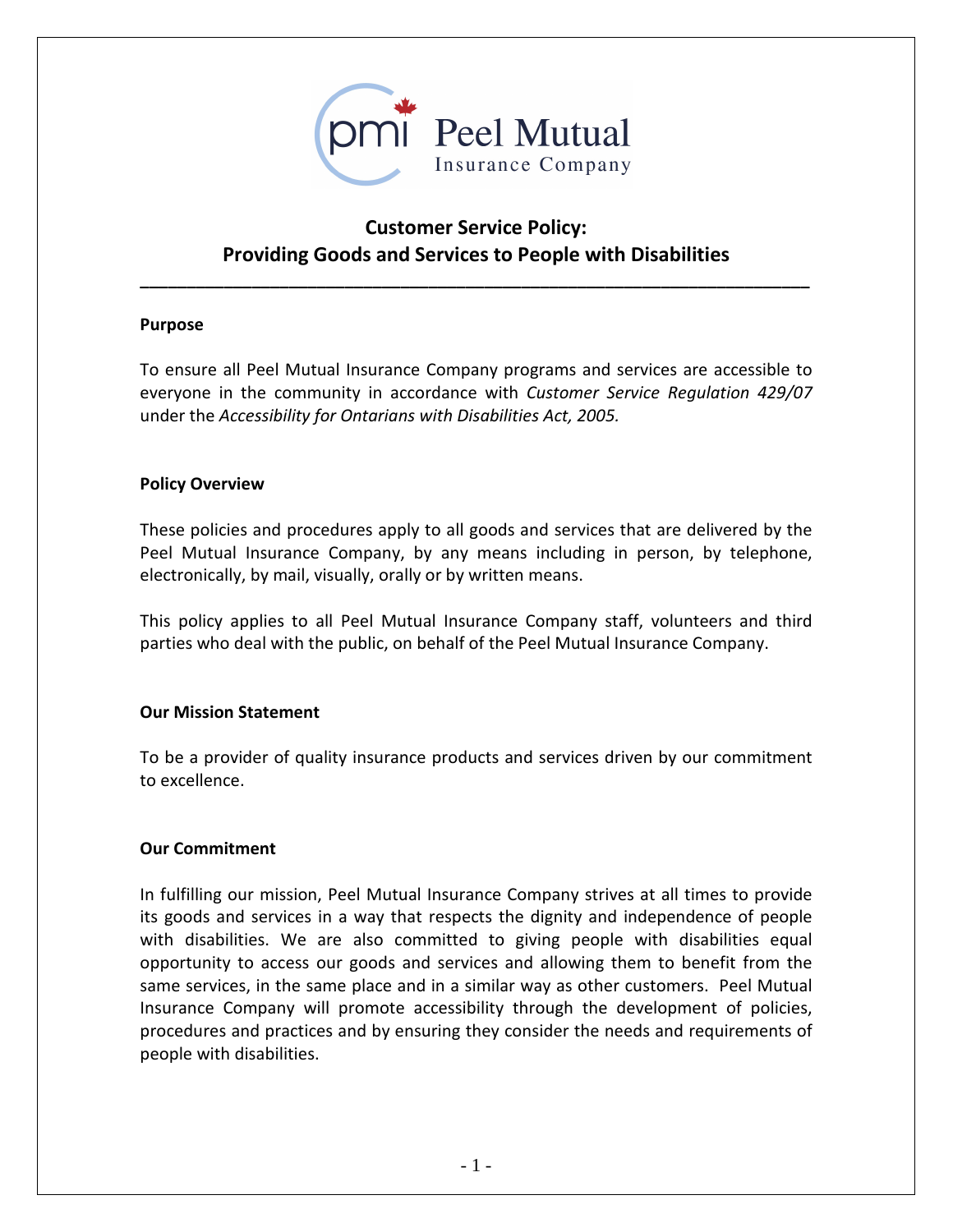# **Principles**

Reasonable efforts will be made to ensure the following:

- That goods and services offered by Peel Mutual Insurance Company be provided in a manner that respects the dignity and independence of persons with disabilities.
- Persons with disabilities will be given equal opportunity (as those given to others) to obtain, use and benefit from goods and services offered by Peel Mutual Insurance Company.
- The provision of goods and services to persons with disabilities, and others, will be integrated unless alternate measures are required, to enable a person with a disability to obtain, use and benefit from the goods and services provided by Peel Mutual Insurance Company.

#### **Key Practices**

Procedures adhered to by Peel Mutual Insurance Company will strive to reflect or achieve the following:

- Provide full access to the goods and services offered by Peel Mutual Insurance Company to persons with disabilities.
- Communication (verbal, written, electronic etc.) will be considered, in a manner that takes into account a person's disability.
- Peel Mutual Insurance Company will allow persons with disabilities to use their own personal assistive devices to obtain, use and/or benefit from the goods and services offered by Peel Mutual Insurance Company.
- Persons with disabilities accompanied by a guide dog or service animal will be permitted in those areas of the premises owned and operated by Peel Mutual Insurance Company that are open to the public or other third parties.
- Persons with disabilities accompanied by a support person will be permitted to be accompanied by that support person in premises open to the public or other third parties.
- Notice will be provided when facilities or services that people with disabilities may rely on to access the goods and services of Peel Mutual Insurance Company services are temporarily disrupted.
- Staff will receive appropriate training.
- Peel Mutual Insurance Company will establish a feedback process to allow people to provide feedback on how they are providing services to persons with disabilities.
- Access to required documents will be given upon request in various formats.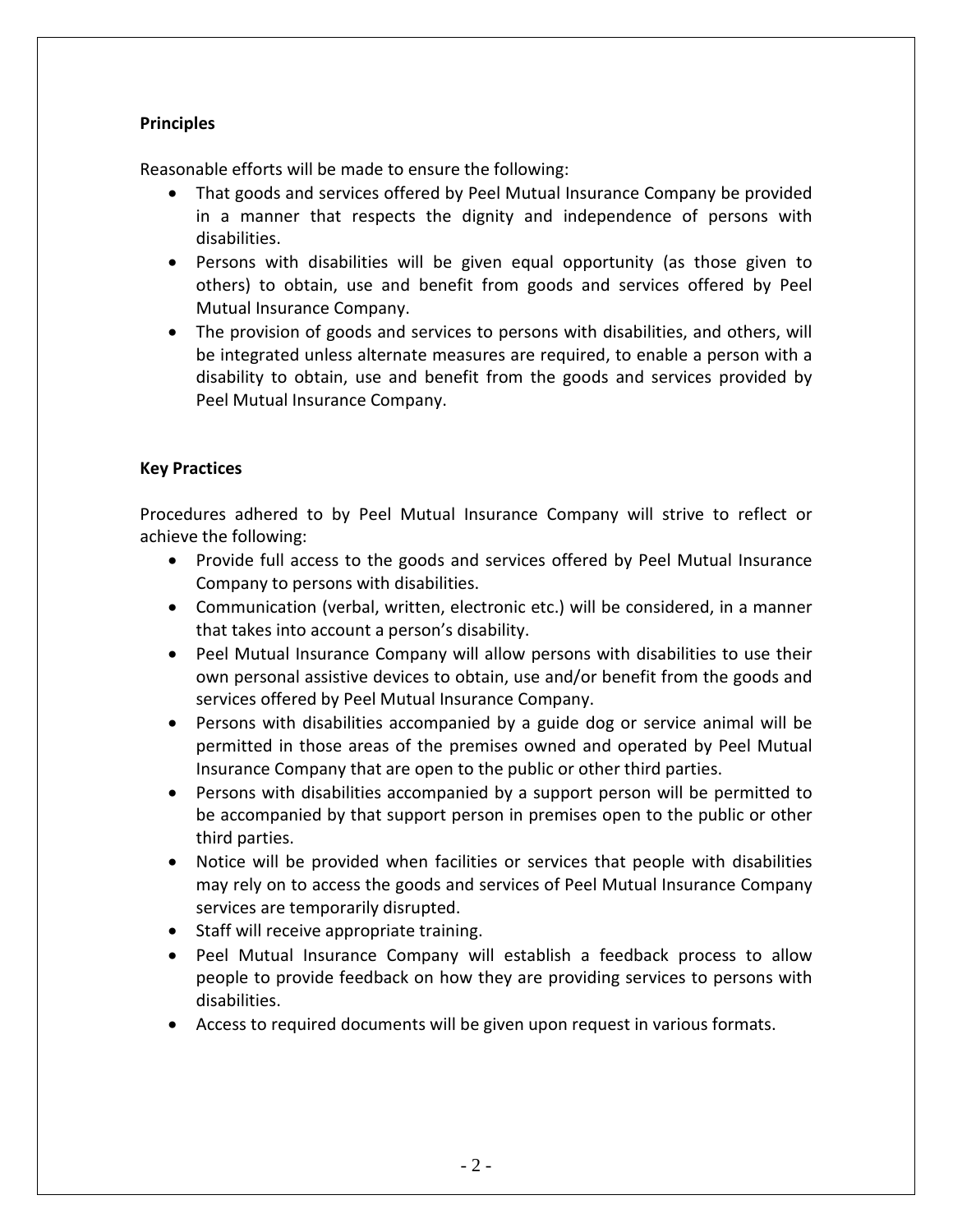#### **Definitions**

The following definitions will be found throughout this policy.

*Alternate Format* – Any other ways of publishing information beyond traditional printing (i.e. large print, electronically).

*Assistive Devices* – An auxiliary aid such as communication aids, cognition aids, personal mobility aids (i.e. canes, crutches, wheelchairs, hearing aids etc.).

*Customers* – Any person who receives goods and services.

*Disabilities* – The same as the definition of disability found in the *Ontario Human Rights Code:* 

(a) any degree of physical disability, infirmity, malformation or disfigurement that is caused by bodily injury, birth defect or illness and, without limiting the generality of the foregoing, includes diabetes mellitus, epilepsy, a brain injury, any degree of paralysis, amputation, lack of physical co-ordination, blindness or visual impediment, deafness or hearing impediment, muteness or speech impediment, or physical reliance on a guide dog or other animal or on a wheelchair or other remedial appliance or device,

(b) a condition of mental impairment or a developmental disability,

(c) a learning disability, or a dysfunction in one or more of the processes involved in understanding or using symbols or spoken language,

(d) a mental disorder, or

(e) an injury or disability for which benefits were claimed or received under the insurance plan established under the Workplace Safety and Insurance Act, 1997

*Employees* – Every person who deals with members of the public or other third parties on behalf of Peel Mutual Insurance Company, whether the person does so as an employee, agent, volunteer or otherwise.

*Persons with Disabilities* – Individuals who have a disability as defined under the Ontario Human Rights Code (see above).

*Service Animals* – A "guide dog" as defined in section 1 of the *Blind Persons Rights' Act;* or any animal individually trained to do work or perform tasks for the benefit of a person with a disability.

*Support Persons* – Any person, whether a paid professional, volunteer, family member or friend, who accompanies a person with a disability in order to help with communications, personal care or medical needs or with access to goods or services.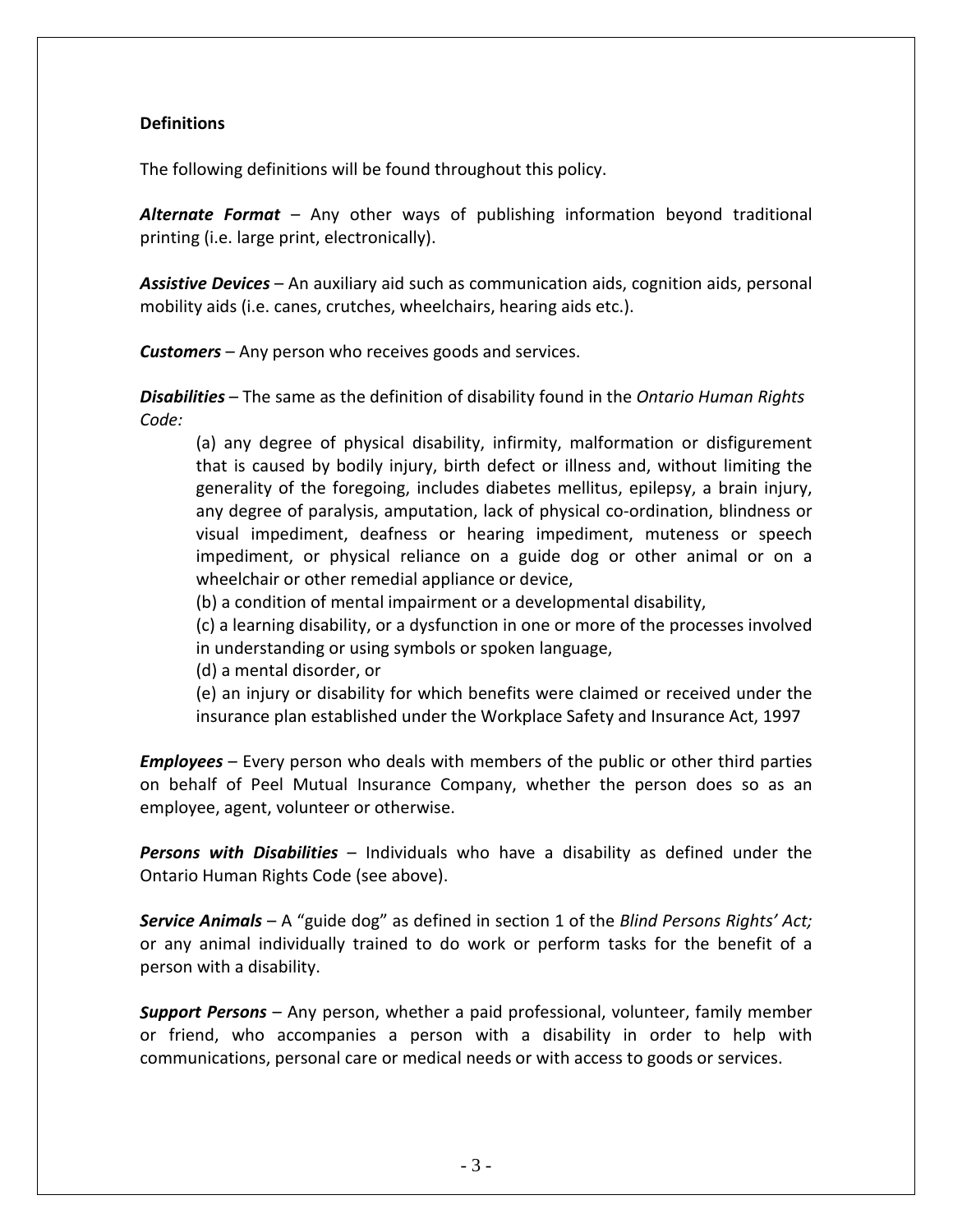#### **Provision of Goods and Services**

Peel Mutual Insurance Company is committed to excellence in serving all customers including persons with disabilities and will carry out its functions and responsibilities to ensure that policies, practices and procedures are consistent with the following principles:

a) Peel Mutual Insurance Company's goods and services are provided in a manner that respects the dignity and independence of persons with disabilities;

b) The provision of Peel Mutual Insurance Company's goods and services to persons with disabilities is integrated with those provided to persons who do not have disabilities unless an alternative measure is necessary to enable a person with a disability to obtain, use or benefit from Peel Mutual Insurance Company's goods or services;

c) Persons with disabilities are given an opportunity equal to that of persons without disabilities to obtain use or benefit from Peel Mutual Insurance Company's goods and services.

d) Peel Mutual Insurance Company will take into account individual needs when providing goods and services.

#### **Communication**

Peel Mutual Insurance Company will communicate with customers in a way that takes into account the customer's disability.

a) Peel Mutual Insurance Company staff will be trained in how to interact and communicate with customers with disabilities guided by the principles of dignity, independence and equality;

b) Customers with disabilities will be offered alternate communication formats that will meet the needs of the customer as promptly as feasible;

c) Documents will be provided to customers in an alternate format (i.e. high contrast, large font, electronic) that will meet the needs of the customer in a timely fashion or if not available, alternative arrangements will be made.

d) If telephone communication is not suitable for customer's needs, alternate forms of communication will be offered as required (i.e. email, written).

#### **Assistive Devices**

Persons with disabilities shall be permitted to obtain, use or benefit from goods or services offered by Peel Mutual Insurance Company through the use of their own assistive devices.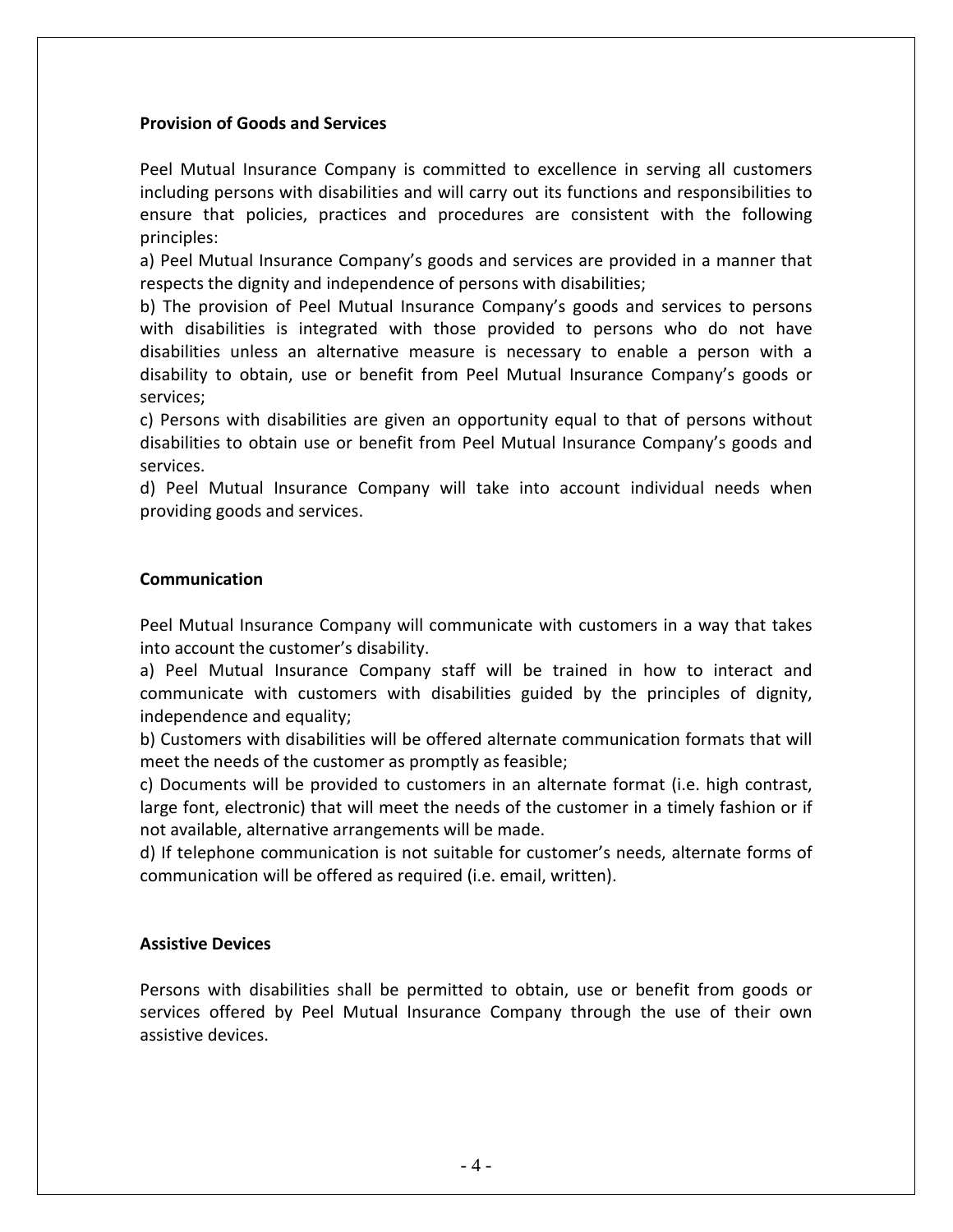Peel Mutual Insurance Company will ensure that their staff is trained and familiar with various assistive devices that may be used by customers with disabilities while accessing their goods or services.

# **Service Animals**

For the purpose of this policy, an animal is a service animal for a person with a disability,

- 1. If it is readily apparent that the animal is used by the person for the reasons relating to the disability; or
- 2. If the person provides a letter form a physician or nurse confirming that the person requires the animals for reasons relating to the disability.

Service Animals must be;

- In the direct care of the handler at all times.
- Handlers of the service animal will ensure the safety and wellbeing of other patrons and customers of Peel Mutual Insurance Company as well as all staff and third parties.
- In the event that the presence of the service animal presents a problem for staff and/or other patrons of Peel Mutual Insurance Company, the handler will work with staff to explore alternatives to accommodate the needs of all parties involved, to the greatest extent possible.

Peel Mutual Insurance Company is committed to welcoming people with disabilities who are accompanied by a service animal on the parts of their premises that are open to the public and other third parties. They will also ensure that all staff, volunteers and others dealing with the public are properly trained in how to interact with people with disabilities who are accompanied by a service animal.

Special Circumstances:

• If a health and safety concern presents itself in the form of a severe allergy to the animal, Peel Mutual Insurance Company will make all reasonable efforts to meet the needs of all individuals by keeping the service animal and person with the allergies in separate parts of the building.

# **Support Persons**

Peel Mutual Insurance Company is committed to welcoming people with disabilities who are accompanied by a support person. Any person with a disability who is accompanied by a support person will be allowed to enter Peel Mutual Insurance Company's premises with his or her support person. At no time will a person with a disability who is accompanied by a support person be prevented from having access to his or her support person while on the premises.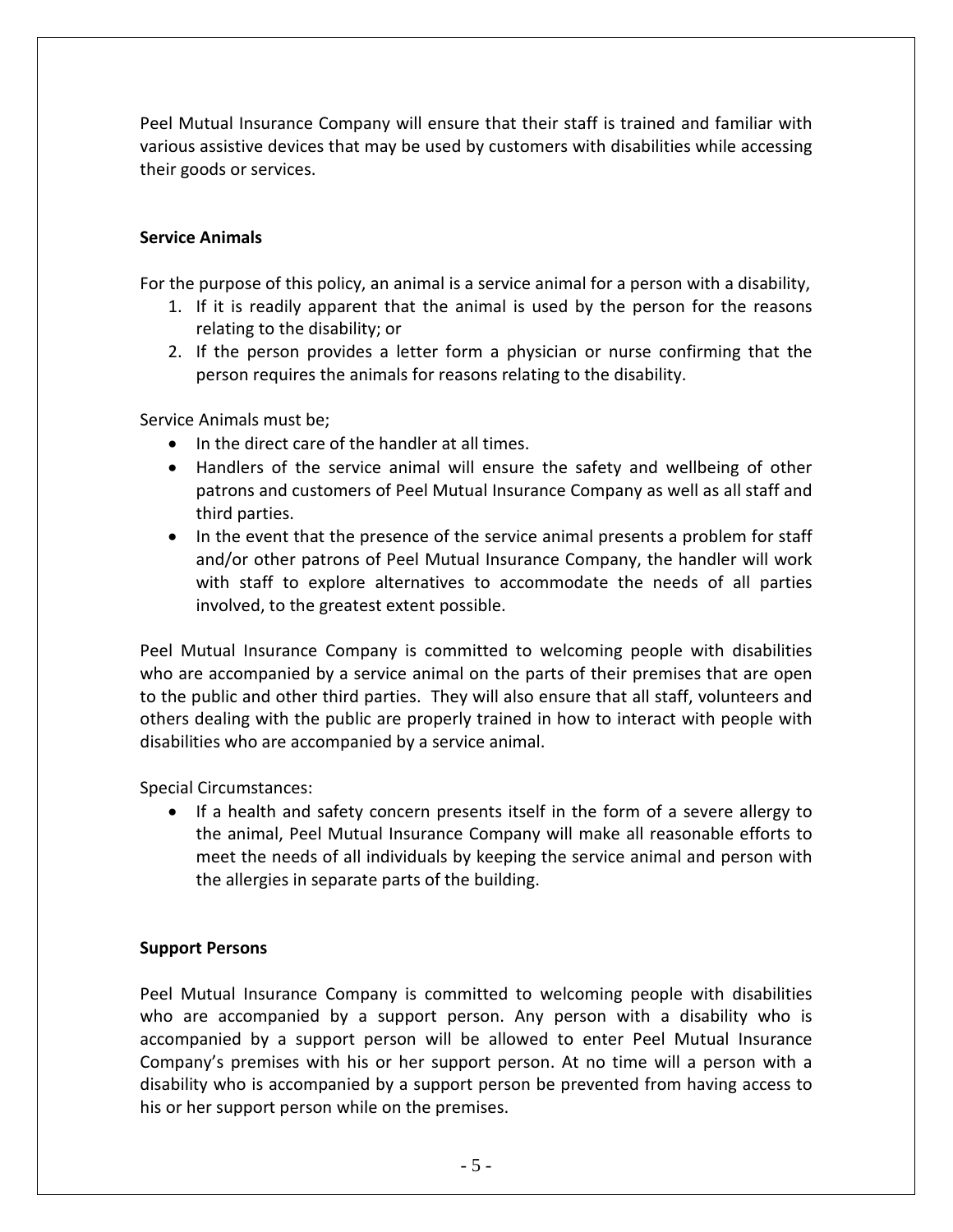#### **Disruption of Service**

Peel Mutual Insurance Company will provide customers with notice in the event of a planned or unexpected disruption in the facilities or services usually used by people with disabilities. These facilities and services include (but are not limited to);

- Parking lot
- Accessible washrooms
- Snow removal (i.e. major snow storms)

This notice will include information about the reason for the disruption, its anticipated duration, and a description of alternative facilities or services, if available.

Notice of the disruption will given by;

- Posting the information at a conspicuous place on the premises of Peel Mutual Insurance Company
- Verbally notifying customers when they are booking an appointment
- Leaving a notice on the voicemail message.

## **Training**

Peel Mutual Insurance Company will provide AODA customer service training to all employees, volunteers and others who deal with the public or other third parties on their behalf, and all those who are involved in the development and approvals of customer service policies, practices and procedures. This training will be provided as a condition of employment to all new staff and on an ongoing basis (every 2 years) for staff to ensure all staff stays current with any policy or procedural changes as it relates to the AODA Customer Service Standard.

The training will include:

- The purposes of the Accessibility for Ontarians with Disabilities Act, 2005 and the requirements of the customer service standard
- How to interact and communicate with people with various types of disabilities
- How to interact with people with disabilities who use an assistive device or require the assistance of a service animal or a support person
- How to use the assistive devices/services available on the premises that may assist with the provision of goods or services to people with disabilities
- What to do if a person with a disability is having difficulty accessing goods and services at Peel Mutual Insurance Company
- Current policies, practices and procedures relating to the customer service standard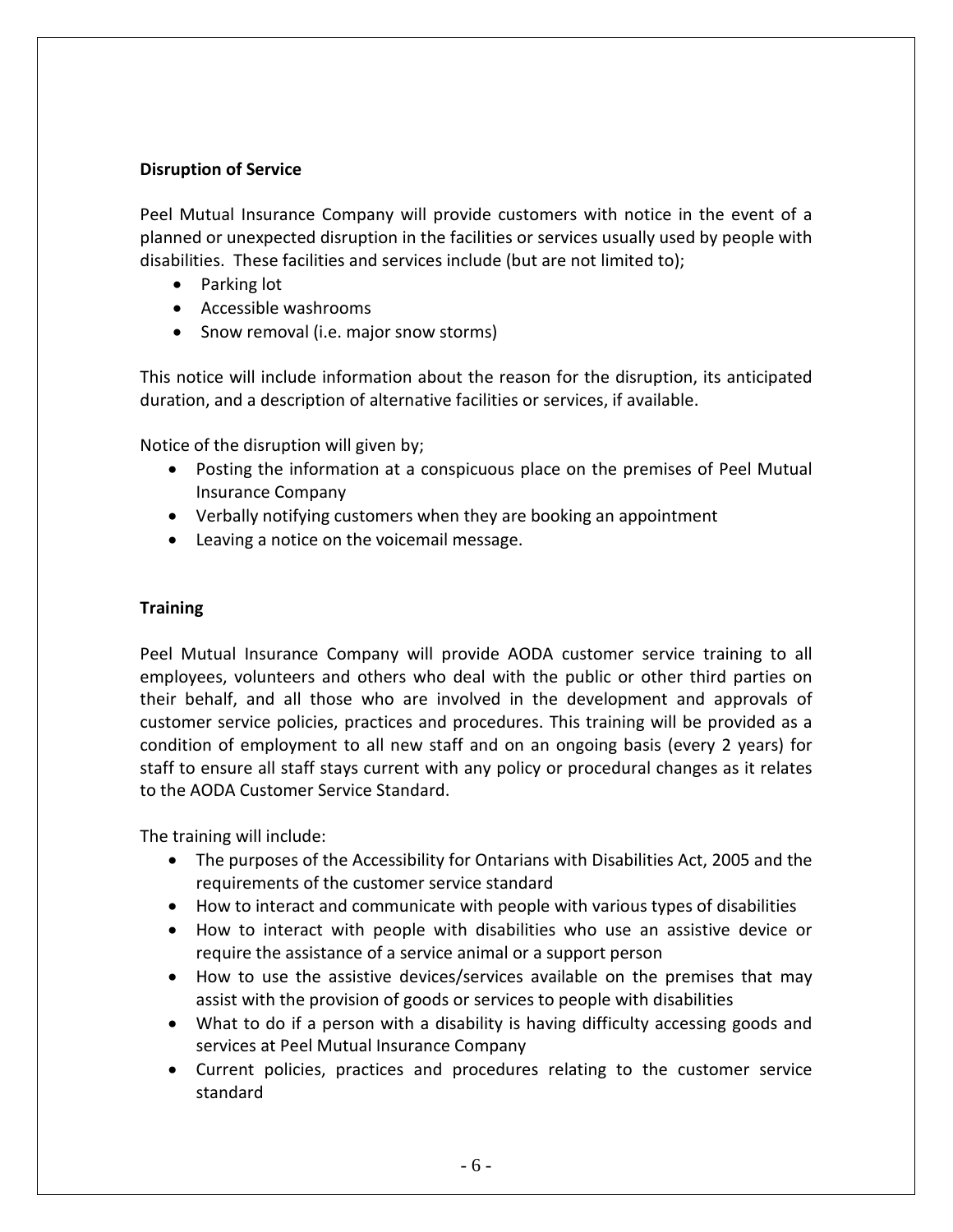Training will take place in one of the following formats;

- 1. Face to face classroom instruction
- 2. Online E-Learning Module
- 3. Required Reading of Training Materials

Peel Mutual Insurance Company will keep a record of all staff that undergoes training including the number of staff who receives the training and the date the training took place.

# **Feedback**

The ultimate goal of Peel Mutual Insurance Company is to meet the needs of our customers, while paying attention to the unique requirements of our customers with disabilities. Comments on our services regarding how well those expectations are being met are welcomed and appreciated.

Feedback may be given in the following formats;

- 1. Verbally; in person or on the phone
- 2. Electronically via email
- 3. In writing via feedback form located at front desk or written mail.

Feedback in person, by telephone, via written mail or through email should be directed to:

Mr. John Lockwood President & CEO 905-451-2386 jlockwood@peelmutual.com

Feedback will be used to improve customer service. In addition, the author of the feedback will be provided with a response in the format in which the feedback was received within 7 days. The feedback may outline actions deemed appropriate, if any.

# **Policy Updates**

Peel Mutual Insurance Company develops and updates policies, procedures and practices in such a manner as to respect and promote the dignity and independence of people with disabilities, as well as integration and equality of opportunity. Therefore, no changes will be made to this policy before considering the impact on people with disabilities. Any policy of Peel Mutual Insurance Company that does not respect and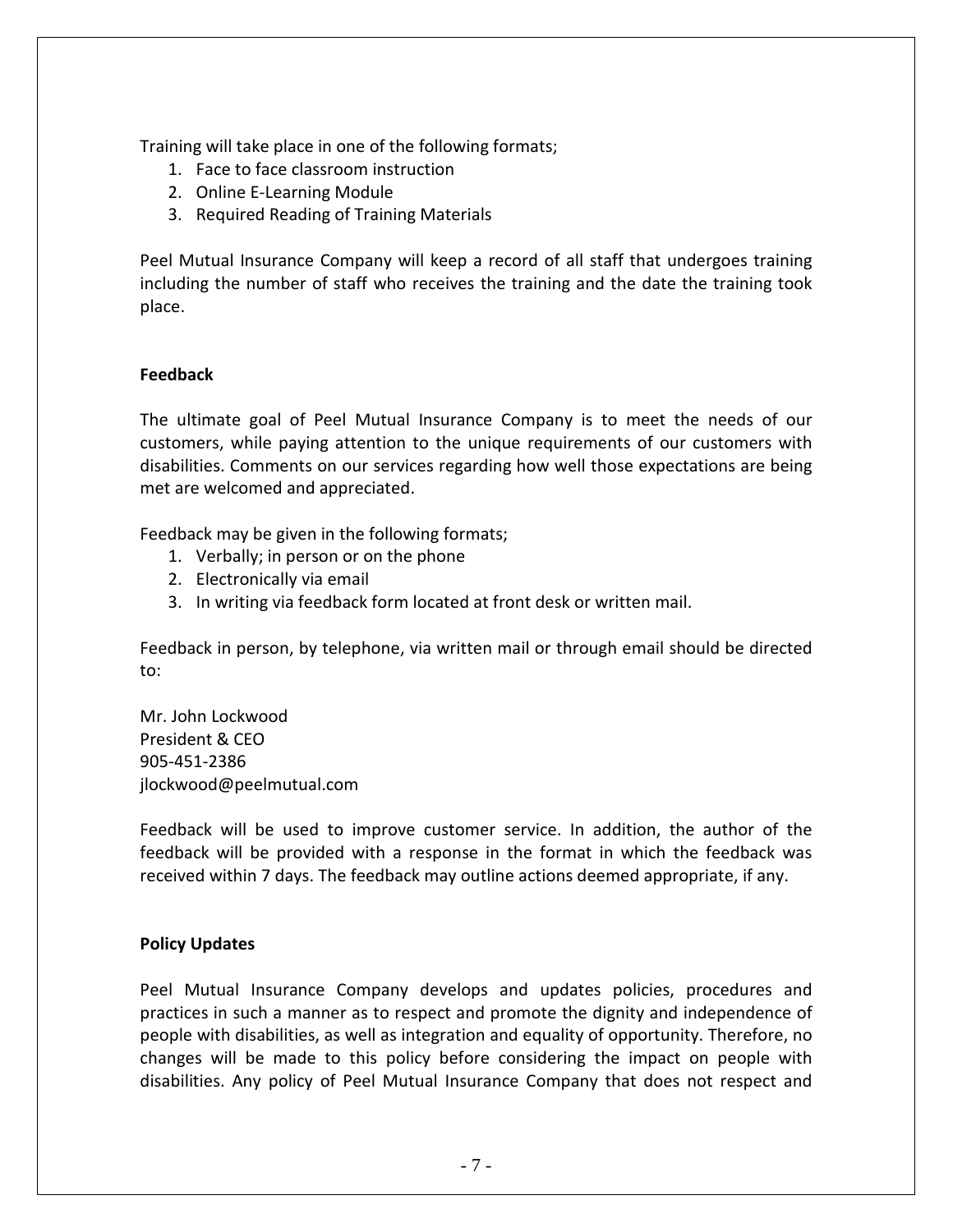promote the dignity and independence of people with disabilities will be modified or removed.

## **Documentation Requirements**

Peel Mutual Insurance Company will notify customers, by posting a notice in a conspicuous place, that all documents relating to the *Customer Service Regulation 429/07* under the *Accessibility for Ontarians with Disabilities Act, 2005* are available upon request. Peel Mutual Insurance Company will provide policy and procedure documents in an alternate format upon request, within a reasonable amount of time. Alternate formats will include availability on Peel Mutual Insurance Company's web-site, large print versions of the document and a text only electronic file (word document).

#### **Reporting Requirements**

As is required under the Customer Service Regulation, Peel Mutual Insurance Company will complete the Compliancy Reporting annually through the Accessibility Requirements Reporting System (ACR) using the Service Ontario One-Key System.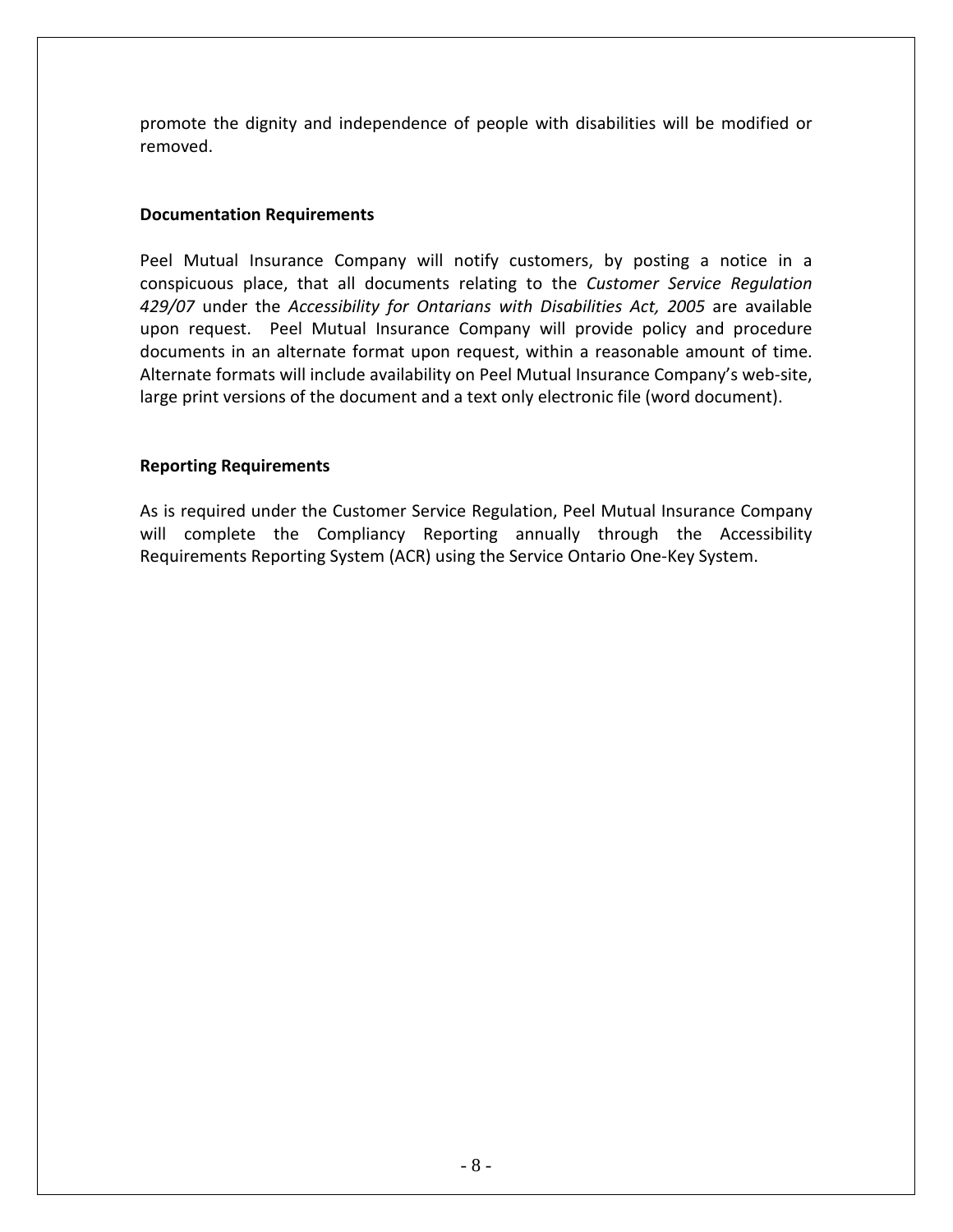# **Integrated Accessibility Standard Regulation: Information and Communications and Employment**

Peel Mutual Insurance Company is committed to improving accessibility. We will put the following policies into practice as required by the Accessibility for Ontarians with Disabilities Act.

#### **General**

Peel Mutual Insurance Company is committed to training staff on Ontario's accessibility laws and on accessibility aspects of the Human Rights Code that apply to persons with disabilities. Training will be provided in a way that best suits the duties of employees, volunteers and other staff members.

#### **Information and communications**

Peel Mutual Insurance Company is committed to meeting the communication needs of people with disabilities. When asked, we will provide information and communications materials in accessible formats or with communication supports. This includes publicly available information about our goods, services and facilities, as well as publicly available emergency information.

Peel Mutual Insurance Company will consult with people with disabilities to determine their information and communication needs.

#### **Employment**

Peel Mutual Insurance Company will notify the public and staff that, when requested, we will accommodate disabilities during recruitment and assessment processes and when people are hired. If needed, we will provide customized workplace emergency information to employees who have a disability. If using performance management, career development and redeployment processes, we will take into account the accessibility needs of employees with disabilities.